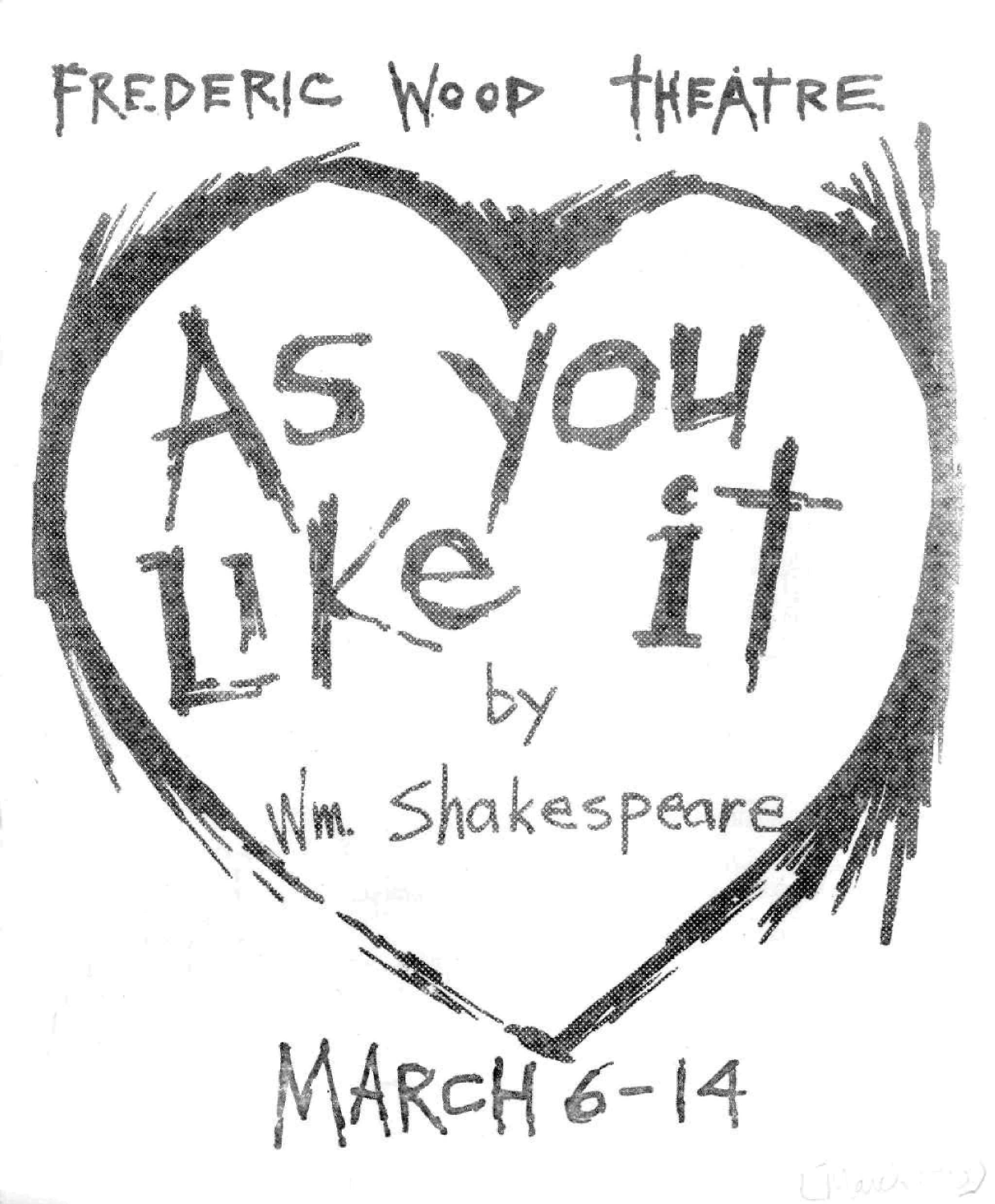AS YOU LIKE IT

# $by$

William Shakespeare

Directed by

Costumes Designed By

KURT WILHELM

## **IRENE PROTHROE**

Setting and Lighting Designed By

## RICHARD KENT WILCOX

## CAST

### (in order of appearance)

| Orlando                           |  |  |              |  |  |   |               | <b>JIM McQUEEN*</b>                  |
|-----------------------------------|--|--|--------------|--|--|---|---------------|--------------------------------------|
| Adam                              |  |  |              |  |  |   |               | <b>HANK STINSON</b>                  |
| Oliver                            |  |  |              |  |  |   |               | <b>VICTOR YOUNG</b>                  |
| Dennis                            |  |  |              |  |  |   |               | <b>NICK ORCHARD</b>                  |
| Charles                           |  |  |              |  |  |   |               | <b>BRIAN BUECKERT</b>                |
| Rosalind.                         |  |  |              |  |  |   |               | <b>ELIZABETH MURPHY</b>              |
| Celia                             |  |  |              |  |  |   |               | <b>MAUREEN McRAE</b>                 |
| Touchstone                        |  |  |              |  |  | ÷ |               | <b>BILL LOUIS</b>                    |
| Le Beau                           |  |  |              |  |  |   |               | <b>DAVID DICK</b>                    |
| Duke Frederick                    |  |  |              |  |  |   |               | DEREK RALSTON*                       |
| 1st Lord of Court                 |  |  |              |  |  |   |               | <b>ALAN CARTWRIGHT</b>               |
| 2nd Lord of Court                 |  |  |              |  |  |   |               | <b>DON FORD</b>                      |
| Duke Senior                       |  |  | $\bullet$    |  |  |   |               | DAVID GLYN-JONES*                    |
| 1st Lord of Duke Senior           |  |  |              |  |  |   |               | <b>JIM CLUFF</b>                     |
| 2nd Lord of Duke Senior           |  |  |              |  |  |   |               | <b>BRIAN BROWN</b>                   |
| Corin                             |  |  |              |  |  |   |               | <b>TONY CHICK*</b>                   |
| Silvius                           |  |  |              |  |  |   |               | <b>ALLAN LYSELL</b>                  |
| Jaques                            |  |  |              |  |  |   |               | PETER BROCKINGTON*                   |
| Amiens                            |  |  |              |  |  |   |               | <b>NICK ORCHARD</b>                  |
| Audrey                            |  |  |              |  |  |   |               | <b>ELIZA KNOTT</b>                   |
| Sir Oliver Martext                |  |  |              |  |  |   |               | <b>DON FORD</b>                      |
| Phebe                             |  |  |              |  |  |   |               | <b>SUSANNA McKEOWN</b>               |
| William                           |  |  |              |  |  |   |               | RUSSELL WALSH                        |
|                                   |  |  |              |  |  |   |               |                                      |
| Pages to Duke Senior              |  |  |              |  |  |   | HUGH MACLEAN, | <b>JEFFREY DENNIS</b>                |
| Hymen                             |  |  |              |  |  |   |               | <b>HANK STINSON</b>                  |
| Jaques de Boys                    |  |  |              |  |  |   |               | <b>ALAN CARTWRIGHT</b>               |
| Lords of the Court and Foresters. |  |  |              |  |  |   |               | DAVID KELLETT, DAVID MacKENZIE       |
|                                   |  |  | GORDON LONG, |  |  |   |               | DICK DAY, JEFF GOLDBERG, STACEY BOAL |

\* Appearing by permission of Actors' Equity Association

SCENE: Oliver's orchard; Duke Frederick's court; the Forest of Arden

There will be one intermission of 15 minutes.

Choreographer - JODY SANDLER Musical Director - JOHN GRAY

#### PRODUCTION STAFF

| Technical Director                   | $\bullet$   |                           | $\bullet$       | $\bullet$                                  |           |           |              |           |           |                              | <b>MATT YOUNG</b>              |
|--------------------------------------|-------------|---------------------------|-----------------|--------------------------------------------|-----------|-----------|--------------|-----------|-----------|------------------------------|--------------------------------|
| Production Stage Manager & Associate |             |                           |                 |                                            |           |           |              |           |           |                              |                                |
| <b>Technical Director</b>            |             |                           |                 |                                            | $\bullet$ |           | $\pmb{\psi}$ |           |           |                              | <b>IAN PRATT</b>               |
| <b>Lighting Execution</b>            | $\bullet$   | $\bullet$                 | $\sim$ $\alpha$ | $\mathcal{L}=\{\mathbf{e}^{(i)}\}_{i=1}^N$ | $\bullet$ | $\bullet$ | $\bullet$    | $\bullet$ | $\bullet$ | $\bullet$ .                  | ROGER FEHLHABER                |
| Costume Execution                    | $\bullet^+$ |                           | $\bullet$       | $\bullet$                                  |           |           |              |           |           |                              | <b>GERALDINE RICHARDSON</b>    |
|                                      |             |                           |                 |                                            |           |           |              |           |           |                              | <b>SHERRY DARCUS</b>           |
|                                      |             |                           |                 |                                            |           |           |              |           |           |                              | <b>ASTRID JANSON</b>           |
|                                      |             |                           |                 |                                            |           |           |              |           |           |                              | <b>MARGE GORDON</b>            |
| Properties                           |             |                           |                 |                                            |           |           |              |           |           |                              | ROSEMARY VALE                  |
| Stage Carpenters.                    | ¢           |                           |                 |                                            |           |           |              |           |           |                              | . RICHARD SPENCER              |
|                                      |             |                           |                 |                                            |           |           |              |           |           |                              | <b>GARY FANNING</b>            |
|                                      |             |                           |                 |                                            |           |           |              |           |           |                              | <b>HENRY YAEGER</b>            |
|                                      |             |                           |                 |                                            |           |           |              |           |           |                              | <b>BILL PALMER</b>             |
|                                      |             |                           |                 |                                            |           |           |              |           |           |                              | <b>BRIAN PARKER</b>            |
|                                      |             |                           |                 |                                            |           |           |              |           |           |                              | <b>DEREK MAZUR</b>             |
| Assistants to the Director.          |             |                           |                 |                                            |           |           |              |           |           |                              | <b>ELLEN MATTE</b>             |
|                                      |             |                           |                 |                                            |           |           |              |           |           |                              | <b>JOYCE MAREK</b>             |
|                                      |             |                           |                 |                                            |           |           |              |           |           |                              | SCOTT SWAN                     |
| Stage Crew.                          |             |                           |                 |                                            |           |           |              | s.        |           |                              | <b>STUDENTS OF THEATRE 350</b> |
| House Manager<br>$\mathbf{v}$        | $\bullet$   | $\bullet$                 | $\bullet$       | $\bullet$                                  | $\bullet$ |           | $\bullet$    | $\bullet$ |           |                              | <b>LESLEY RACHUK</b>           |
| Publicity Assistant                  | $\bullet$   | $\mathbf{v}^{\text{max}}$ | $\bar{\pmb{u}}$ | $\bullet$                                  | $\bullet$ |           | $\bullet$    | $\bullet$ |           | $\bullet$ . $\ddot{\bullet}$ | ELIZABETH MURPHY               |
| Box Office .                         |             |                           |                 | ò.                                         |           |           |              |           |           | ä                            | MARJORIE FORDHAM               |
|                                      |             |                           |                 |                                            |           |           |              |           |           |                              | <b>VICKI BRUNO</b>             |
|                                      |             |                           |                 |                                            |           |           |              |           |           |                              | <b>GORDON CAVERS</b>           |
| Business Manager                     |             |                           |                 |                                            |           |           |              |           |           | ۰                            | <b>MARJORIE FORDHAM</b>        |

Wigs Styled By Mr. Hunter of About Town Hair Stylists Ltd.

> Men's Hairstyles By The Vikings